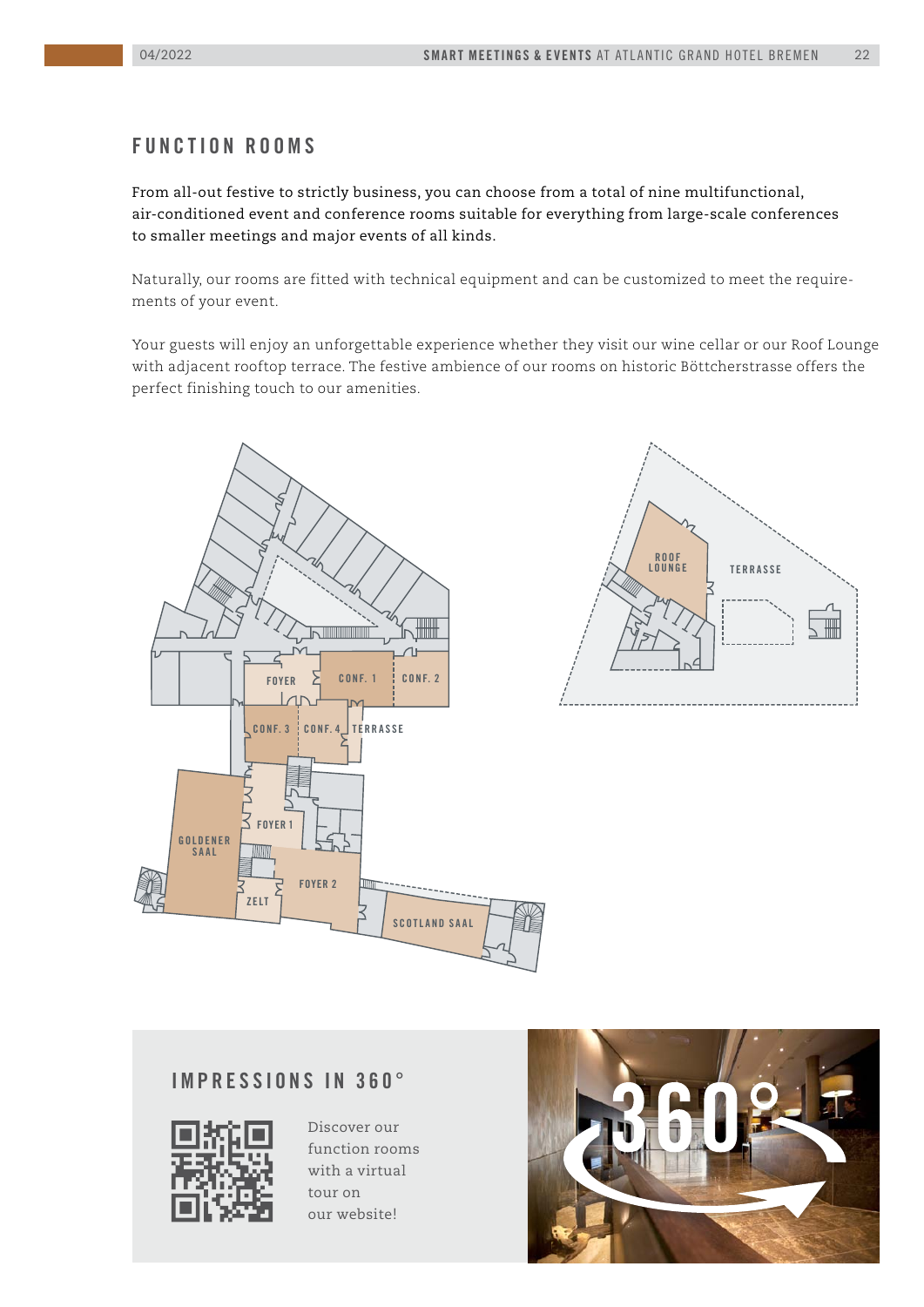#### **Room capacities**



The ATLANTIC Grand Hotel has nine multifunctional, air-conditioned function rooms for conferences, company events, weddings, birthdays and any number of other events. We can also modify our rooms and facilities to accommodate innovations as desired for your event.

|                                              | sqm | Maximum number of persons |                |                    |                      |                | Room dimensions |          |                |                     |                  |
|----------------------------------------------|-----|---------------------------|----------------|--------------------|----------------------|----------------|-----------------|----------|----------------|---------------------|------------------|
|                                              |     | <b>EXAMPLE</b>            | ₩              | $\hat{\mathbb{m}}$ |                      |                |                 | ŤŤ       |                | Length Width Height |                  |
| Hotel:                                       |     |                           |                |                    |                      |                |                 |          |                |                     |                  |
| Conference $1 + 2$                           | 140 | 130                       | 90             | 40                 | 96                   | 70             | $\sqrt{2}$      | 140      | 19.00          | 6.97                | 3.00             |
| Conference $3 + 4$                           | 116 | 85                        | 65             | 33                 | 80                   | 60             | $\sqrt{2}$      | 115      | 14.91          | 7.72                | 2.90             |
| Conference 1                                 | 80  | 65                        | 48             | 26                 | 50                   | 30             | 20              | 80       | 11.2           | 6.50                | 3.00             |
| Conference 2                                 | 60  | 45                        | 32             | 20                 | 40                   | 20             | 16              | 60       | 7.80           | 7.44                | 3.00             |
| Conference 3                                 | 60  | 45                        | 32             | 18                 | 40                   | 20             | 12              | 60       | 7.15           | 8.30                | 2.90             |
| Conference 4                                 | 56  | 40                        | 24             | 18                 | 40                   | 20             | 12              | 55       | 7.76           | 7.14                | 2.90             |
| Wine cellar, basement                        | 55  | $\sqrt{2}$                | $\sqrt{2}$     | $\overline{1}$     | $\overline{1}$       | $\overline{1}$ | 24              | $\prime$ | 9.50           | $3.55 -$<br>6.50    | 2.55             |
| Roof Lounge, 7th floor                       | 125 | 50                        | 32             | 20                 | 70                   | $\overline{1}$ | 30              | 90       | 10.86          | 11.64 2.85          |                  |
| Roof terrace, 7th floor                      | 554 | $\overline{1}$            | $\sqrt{2}$     | $\sqrt{2}$         | $\sqrt{2}$           | $\overline{1}$ | $\sqrt{2}$      | 350      | $\overline{1}$ | $\overline{ }$      | $\sqrt{2}$       |
| Event area<br>Goldene Säle:<br>Goldener Saal | 190 | 220                       | 120            | 50                 | 150                  | 104            | 54              | 200      | 19.00          | 10.21               | $3.30 -$<br>4.50 |
| Scotland Saal                                | 90  | 80                        | 50             | 38                 | 70                   | 30             | 20              | 80       | 15.00          | 6.00                | 3.50             |
| Zelt                                         | 36  | $\overline{1}$            | $\sqrt{2}$     | $\sqrt{2}$         | $\overline{1}$       | $\overline{1}$ | 16              | 30       | 6.20           | 6.00                | 2.55             |
| Foyer $1 + 2$                                | 200 | $\overline{1}$            | $\overline{1}$ | $\overline{1}$     | $\sqrt{\phantom{a}}$ | $\prime$       | $\sqrt{2}$      | 200      | 19.00          | 16.00               | 2.55             |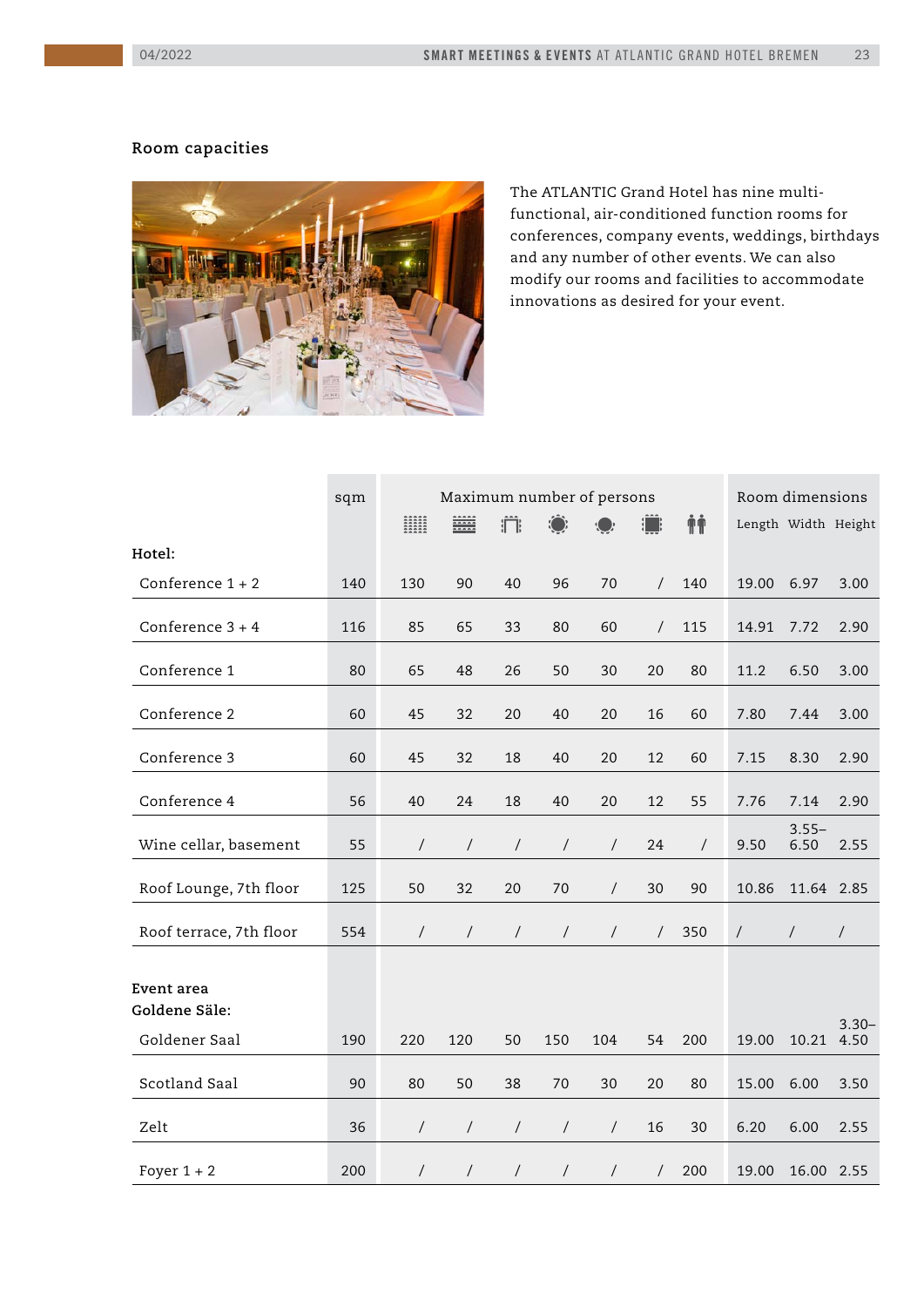#### **Conference 1 – 4**



|                   | Conference $1 + 2$                     | Conference $3 + 4$                     |  |  |
|-------------------|----------------------------------------|----------------------------------------|--|--|
| Daylight          | $\checkmark$                           | $\checkmark$                           |  |  |
| Air-conditioned   | $\checkmark$                           | $\checkmark$                           |  |  |
| To be darkened    | $\checkmark$                           | $\checkmark$                           |  |  |
| Accessible by car |                                        |                                        |  |  |
| Internet access   | WLAN/LAN                               | WLAN/LAN                               |  |  |
| Power connection  | 230 V, 16A / 400 V, 16 A               | 230 V, 16A / 400 V, 16 A               |  |  |
| Projector         | Integrated                             | Integrated                             |  |  |
| TV connection     | TV connection / TV via projector       | TV connection / TV via projector       |  |  |
| Sound system      | $\checkmark$                           | $\checkmark$                           |  |  |
| Floor covering    | Carpet                                 | Parquet                                |  |  |
| Location in hotel | 1st floor with goods lift              | 1st floor with goods lift              |  |  |
| Other features    | Terrace, view on historic<br>courtyard | Terrace, view on historic<br>courtyard |  |  |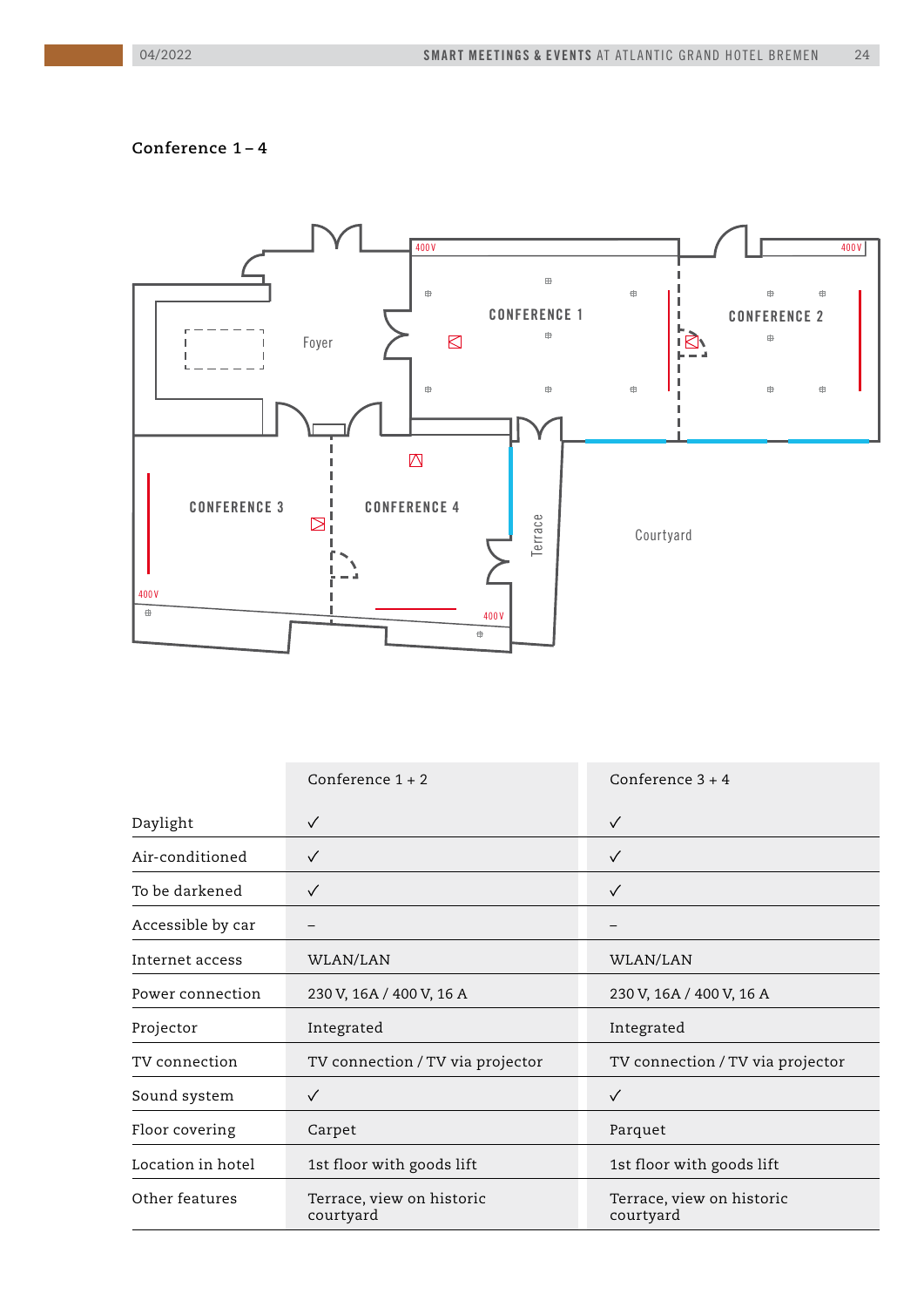## **Goldener Saal / Zelt**



| Goldener Saal     |                                                        | Zelt                                                   |  |  |
|-------------------|--------------------------------------------------------|--------------------------------------------------------|--|--|
| Daylight          | $\checkmark$                                           | $\checkmark$                                           |  |  |
| Air-conditioned   | $\checkmark$                                           | $\checkmark$                                           |  |  |
| To be darkened    | $\checkmark$                                           | $\checkmark$                                           |  |  |
| Accessible by car |                                                        |                                                        |  |  |
| Internet access   | WLAN/LAN                                               | WLAN/LAN                                               |  |  |
| Power connection  | 30 V, 16 A / 400 V, 16 A / 400 V, 23 A                 | 230 V, 16 A / 400 V, 16 A                              |  |  |
| Projector         | Integrated                                             | Mobile or 60"-TV                                       |  |  |
| TV connection     | TV via projector                                       | $\checkmark$                                           |  |  |
| Sound system      | $\checkmark$                                           |                                                        |  |  |
| Floor covering    | Parquet                                                | Parquet                                                |  |  |
| Location in hotel | 1st floor with goods lift                              | 1st floor with goods lift                              |  |  |
| Other features    | Unique event room in Bremen's<br>famous Böttcherstraße | Unique event room in Bremen's<br>famous Böttcherstraße |  |  |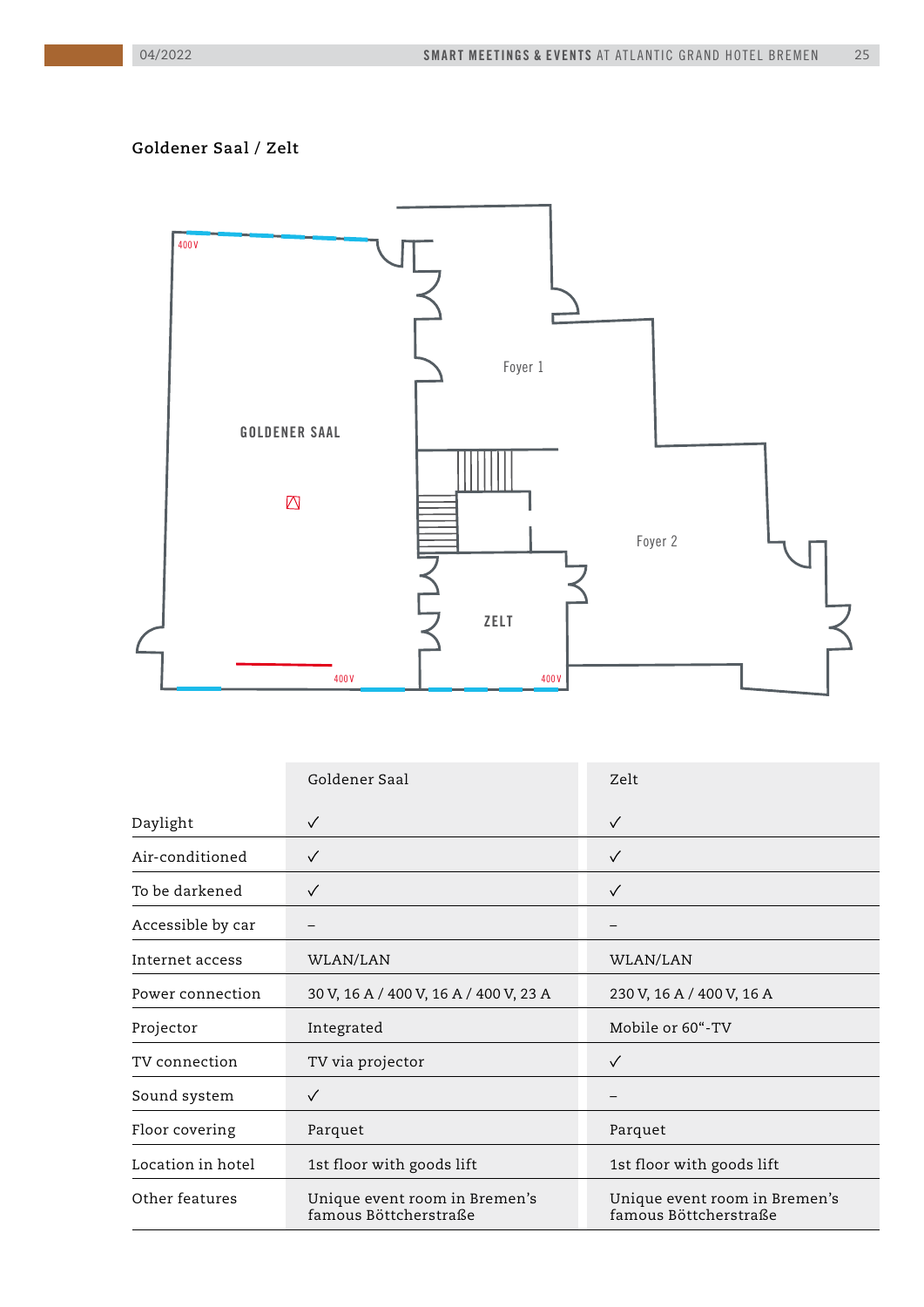#### **Scotland Saal / Wine cellar**





|                   | Scotland Saal                                          | Wine cellar                                   |  |
|-------------------|--------------------------------------------------------|-----------------------------------------------|--|
| Daylight          | $\checkmark$                                           |                                               |  |
| Air-conditioned   | $\checkmark$                                           | $\checkmark$                                  |  |
| To be darkened    | $\checkmark$                                           | $\checkmark$                                  |  |
| Accessible by car |                                                        |                                               |  |
| Internet access   | WLAN/LAN                                               | WLAN/LAN                                      |  |
| Power connection  | 230 V, 16 A / 400 V, 16 A                              | 2 x 230 V, 16 A                               |  |
| Projector         | Mobile                                                 | Mobile                                        |  |
| TV connection     | ✓                                                      | $\checkmark$                                  |  |
| Sound system      | $\checkmark$                                           | $\checkmark$                                  |  |
| Floor covering    | Parquet                                                | Parquet                                       |  |
| Location in hotel | 1st floor with goods lift                              | Basement floor with goods lift                |  |
| Other features    | Unique event room in Bremen's<br>famous Böttcherstraße | View into walkable area<br>with wine rarities |  |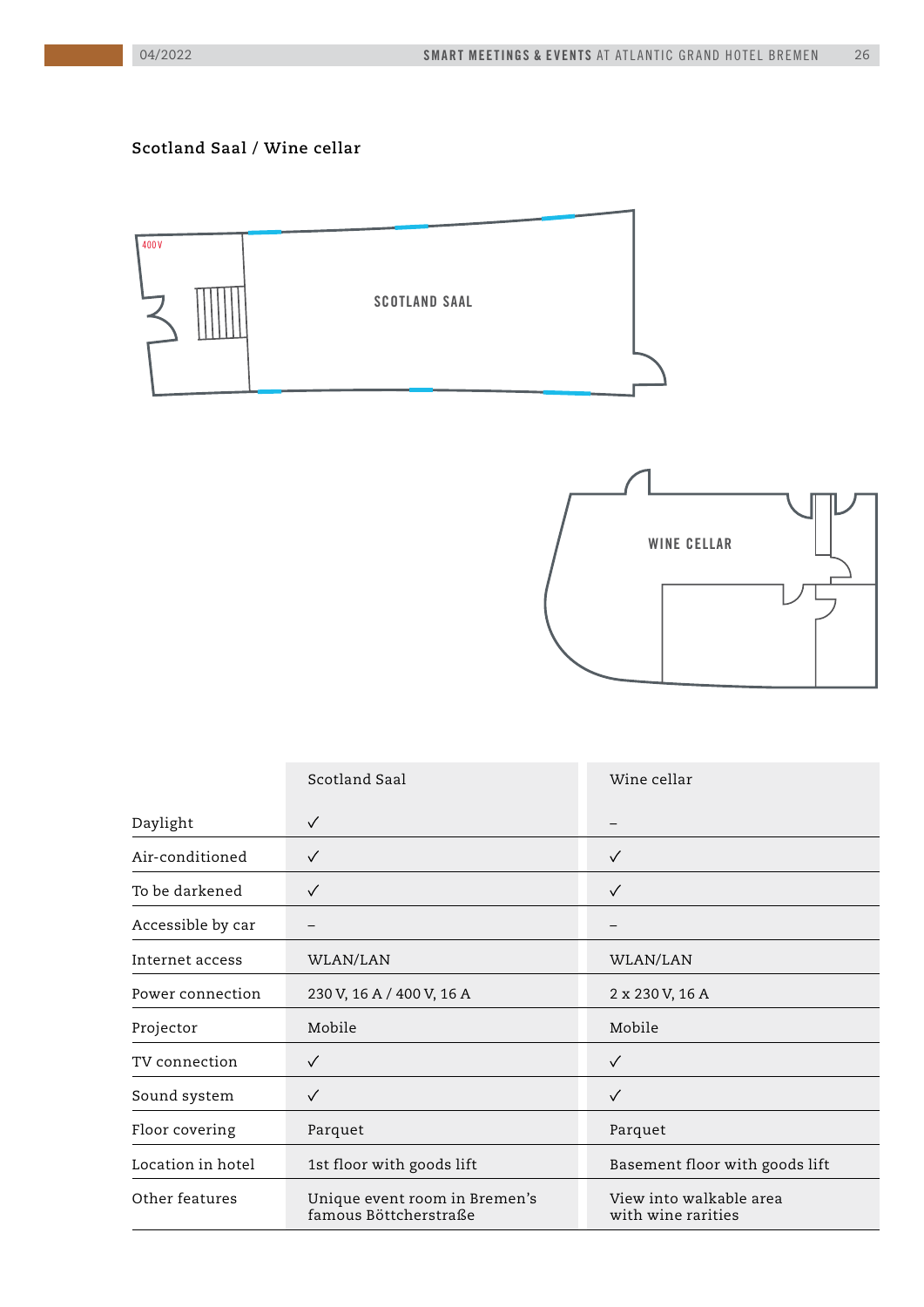### **Roof Lounge / Roof terrace**



|                   | Roof Lounge                        | Roof terrace                                           |  |  |
|-------------------|------------------------------------|--------------------------------------------------------|--|--|
| Daylight          |                                    | $\checkmark$                                           |  |  |
| Air-conditioned   | $\checkmark$                       | $\overline{\phantom{m}}$                               |  |  |
| To be darkened    |                                    |                                                        |  |  |
| Accessible by car |                                    | -                                                      |  |  |
| Internet access   | WLAN/LAN                           |                                                        |  |  |
| Power connection  | 230 V, 16 A / 400 V, 16 A          | 230 V, 16 A / 400 V, 16 A                              |  |  |
| Projector         | Integrated                         |                                                        |  |  |
| TV connection     | TV connection and TV via projector |                                                        |  |  |
| Sound system      | $\checkmark$                       | $\checkmark$                                           |  |  |
| Floor covering    | Parquet                            | Wooden floor                                           |  |  |
| Location in hotel | 7th floor with lift                | 7th floor with lift                                    |  |  |
| Other features    | 7th floor with view over Bremen    | 7th floor with view over Bremen<br>and the Weser river |  |  |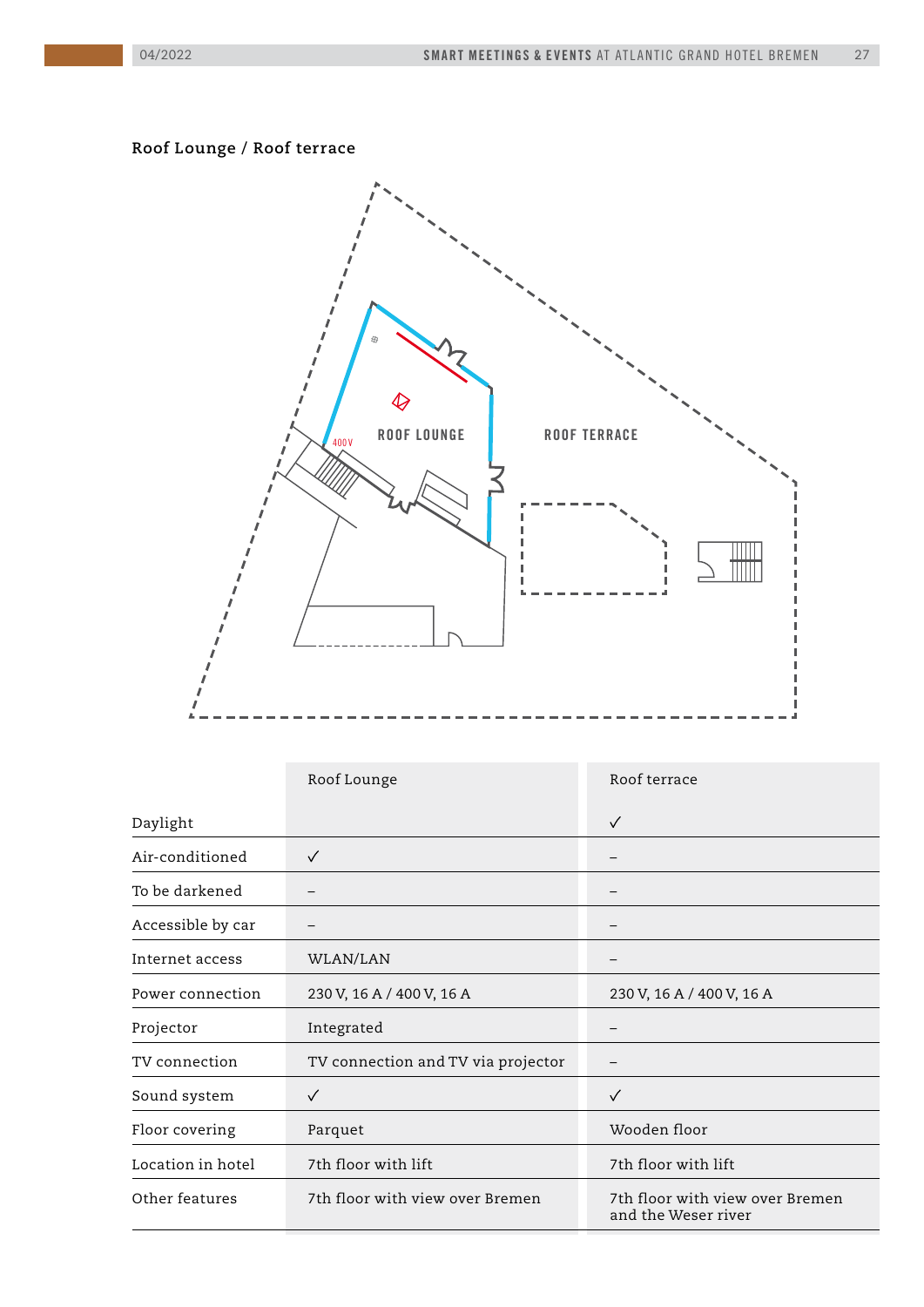#### **Roo m co sts**

Transparency is one of the pillars of the ATLANTIC Hotels' SMART meetings & events concept. That's why we provide separate rates for our room costs.

|                    | Room size<br>in sqm | Guaranteed sales<br>in EUR. starting at | Room rental<br>in EUR |
|--------------------|---------------------|-----------------------------------------|-----------------------|
|                    |                     |                                         |                       |
| Conference $1 + 2$ | 140                 | 3,200.00                                | 1,270.00              |
| Conference $3 + 4$ | 116                 | 3,000.00                                | 1,100.00              |
| Conference 1       | 80                  | 2,200.00                                | 720.00                |
| Conference 2       | 60                  | 1,300.00                                | 550.00                |
| Conference 3       | 60                  | 1,300.00                                | 550.00                |
| Conference 4       | 56                  | 1,300.00                                | 550.00                |
| Foyer              | 45                  | $\overline{\phantom{a}}$                | $\prime$              |
| Wine cellar        | 55                  | 1,200.00                                | 400.00                |
| Roof Lounge*       | 125                 | 7,000.00                                |                       |
| Goldener Saal      | 190                 | 8,500.00                                | 2,000.00              |
| Scotland Saal      | 90                  | 2,200.00                                | 800.00                |
| Zelt               | 36                  | $\sqrt{\phantom{a}}$                    | 300.00                |
| Foyer $1 + 2$      | 200                 | $\overline{ }$                          | $\sqrt{2}$            |
| Winter garden      |                     | 2,000.00                                |                       |
| Roof terrace       | 554                 | $\prime$                                |                       |
| Room for referent  | 30                  | $\overline{ }$                          |                       |

*If the gastronomic consumption (food and drink during the event) is below the specified minimum sales amount per room. we will charge the difference as room preparation costs. Technology may be rented externally and charged separately if required.*

*\* If the Roof Lounge is booked for an event with music provided by a band or a DJ. the booking party agrees to reserve 10 rooms at a special rate of € 100 per room per night at the ATLANTIC Grand Hotel Bremen (regardless of whether they are used or not). The rate includes breakfast and city tax (VAT) and applies either for single rooms or double rooms. The rooms will be reserved under the Roof Lounge.*